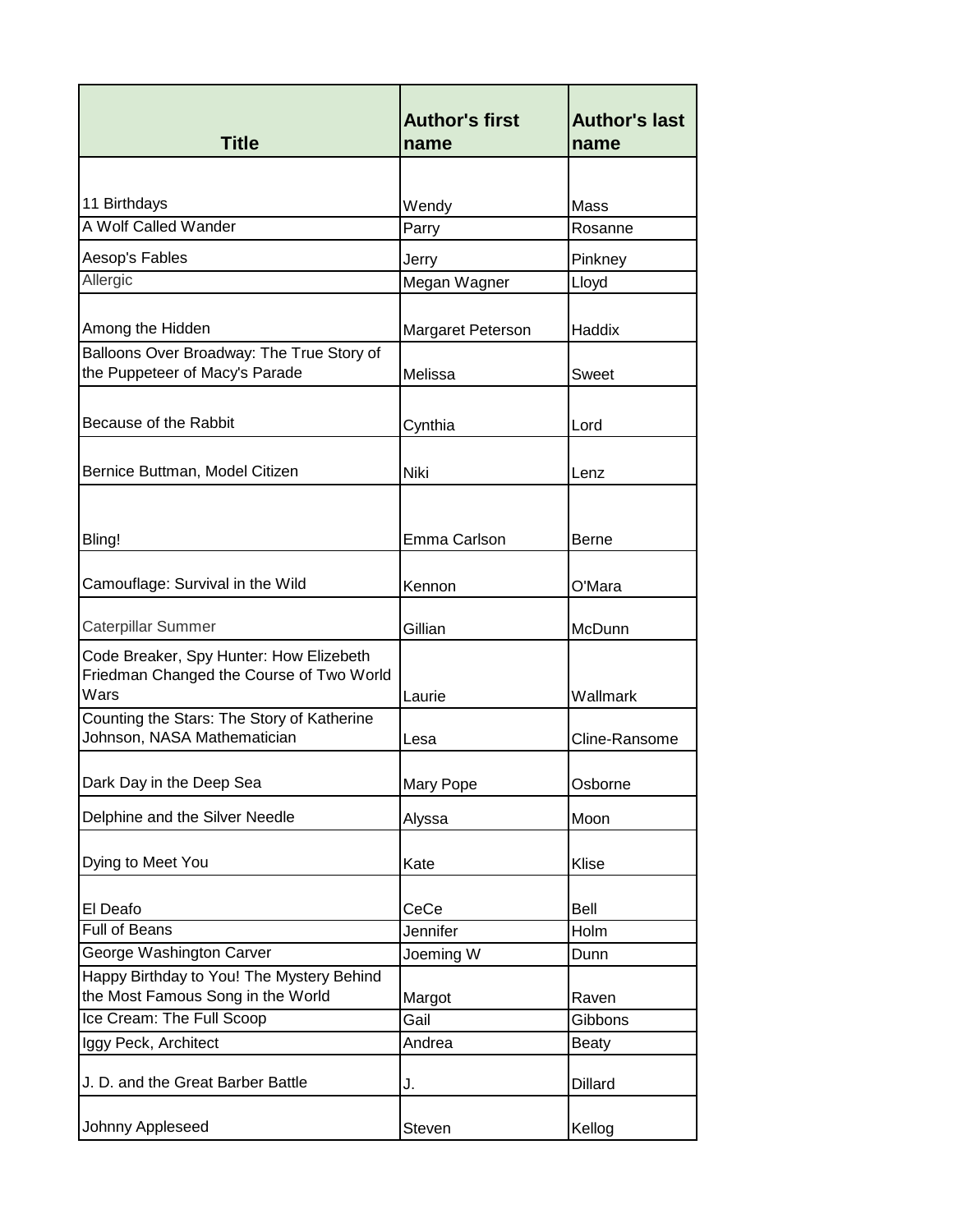| Lety Out Loud                                                                                             | Angela              | Cervantes                              |
|-----------------------------------------------------------------------------------------------------------|---------------------|----------------------------------------|
| Life on Mars                                                                                              | Jennifer            | <b>Brown</b>                           |
| Marvelous Mattie: How Margaret E. Knight                                                                  |                     |                                        |
| Became an Inventor                                                                                        | <b>Emily Arnold</b> | <b>McCully</b>                         |
| Midnight at the Barclay Hotel                                                                             | Fleur               | <b>Bradley</b>                         |
| <b>Officer Buckle and Gloria</b>                                                                          | Peggy               | Rathmann                               |
| Paws vs. Claws                                                                                            | Spencer             | Quinn                                  |
| Ramona Quimby, Age 8                                                                                      | <b>Beverly</b>      | Cleary                                 |
| Rip to the Rescue                                                                                         | Miriam              | Halahmy<br><del>vveeks/varadaraj</del> |
| Save Me a Seat                                                                                            | Sarah/Gita          | an                                     |
| Science on the Oregon Trail                                                                               | Tammy               | Enz                                    |
| Sea Otters: A Survival Story                                                                              | Isabelle            | Groc                                   |
| Separate Is Never Equal: (Sylivia Mendez and                                                              |                     |                                        |
| Her Family's Fight For Desegregation)                                                                     | Duncan              | Tonatiuh                               |
| Shine!                                                                                                    | J.J.                | Grabenstein                            |
| Sideways Stories From Wayside School                                                                      | Louis               | Sachar                                 |
| Smelly Kelly and His Super Senses: How<br>James Kelly's Nose Saved the New York City<br>Subway            | <b>Beth</b>         | Anderson                               |
| Solving for M                                                                                             | Swender             | Jennifer                               |
| Stef Soto, Taco Queen                                                                                     | Jennifer            | <b>Torres</b>                          |
| <b>Stuart Little</b>                                                                                      | FΒ                  | White                                  |
| <b>Superlative Birds</b>                                                                                  | Leslie              | <b>Bullion</b>                         |
| Sylvester and the Magic Pebble                                                                            | William             | Steig                                  |
| The 30,000-Foot Ghost                                                                                     | <b>Brandon</b>      | <b>Terrell</b>                         |
| The BFG                                                                                                   | Roald               | Dahl                                   |
| The Black Stallion                                                                                        | Walter              | Farley                                 |
| The Camping Trip That Changed America:<br>Theodore Roosevelt, John Muir, and our<br><b>National Parks</b> | Barb                | Rosenstock                             |
| The Electric Guitar: A Graphic History                                                                    | <b>Blake</b>        | Hoena                                  |